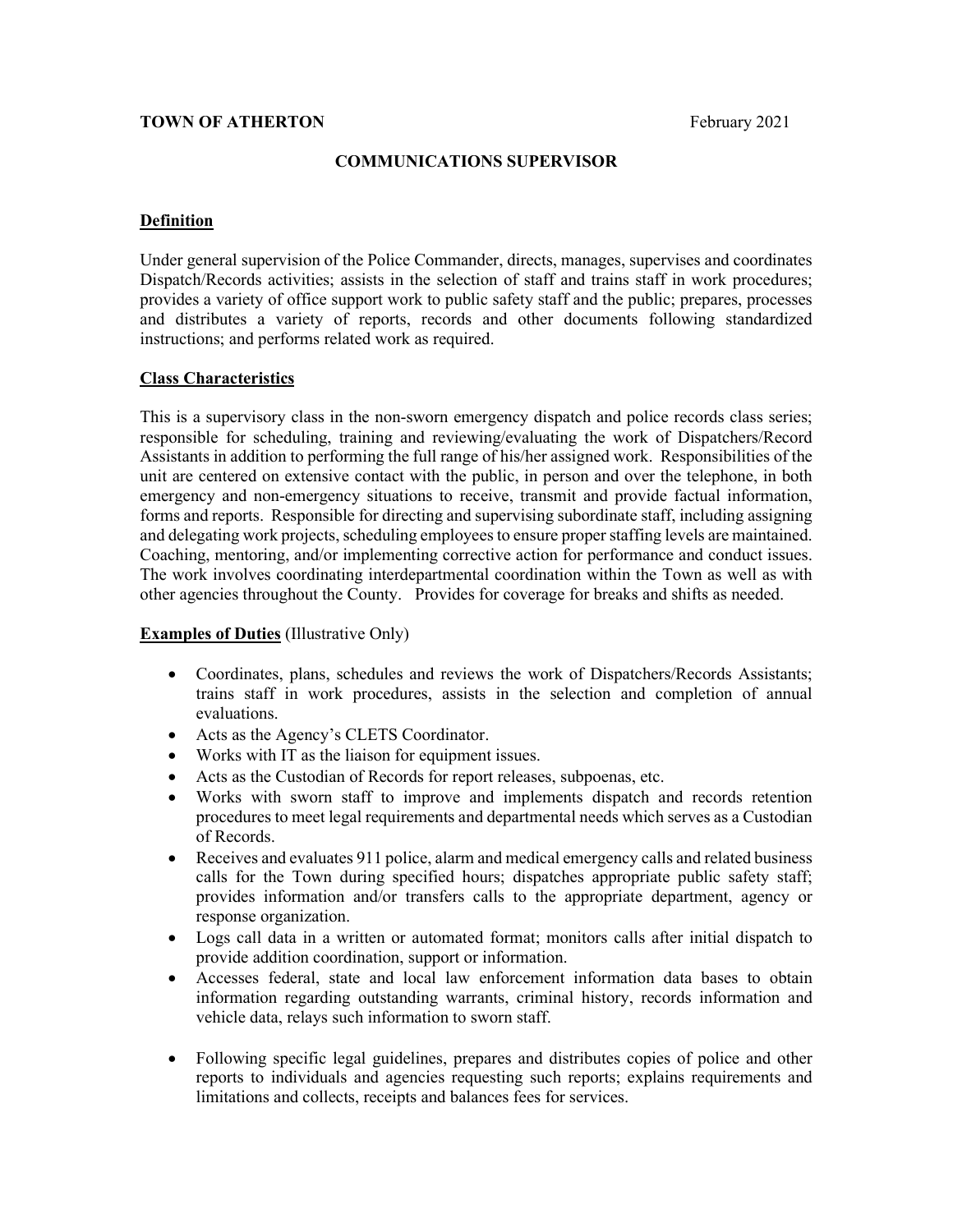- Assists in the preparation and processing of a variety of warrants, reports and records, using a word processor and/or typewriter and following established formats.
- Distributes reports and records to the proper individual or agency, such as the District Attorney, Town Attorney, Probation Department, Sheriff's Office or court, following established procedures.
- Maintains accurate departmental records and files; researches and compiles information from such files.
- Compiles the false alarm stats for billing

# **Qualifications**

# **Knowledge of:**

- Basic supervisory principles and practices.
- Techniques for training staff in work procedures.
- Terminology and procedures used in public safety dispatching.
- Operation of communications equipment, including multiple telephone lines and radio systems.
- Law enforcement document processing policies and procedures.
- Standard office practices and procedures, including filing and the operation of standard office equipment.
- Applicable regulations, policies and statutes.
- Correct English usage, including spelling, grammar and punctuation.
- Computer applications related to the work.
- Record keeping and filing principles and practices.
- Techniques for dealing with and solving the problems presented by a variety of individuals from various socio-economic, cultural and ethnic backgrounds, in person and over the telephone.
- Technical understanding and troubleshooting of our systems/databases

# S**kill in:**

- Planning, assigning and reviewing the work of staff.
- Overseeing and participating in the management of he public safety telecommunications program.
- Training staff in work procedures.
- Assessing and prioritizing emergency situations while remaining calm and using sound, independent judgment.
- Memorizing codes, names, street locations and other information.
- Attending to multiple activities simultaneously.
- Obtaining necessary information from individuals in stressful or emergency situations.
- Compiling and summarizing information to prepare clear and concise mandated reports, validations, audits and related matters.
- Applying and explaining policies, procedures and regulations.
- Maintaining accurate records and files.
- Understanding and following oral and written directions.
- Establishing and maintaining effective working relationships with those contacted in the course of the work.